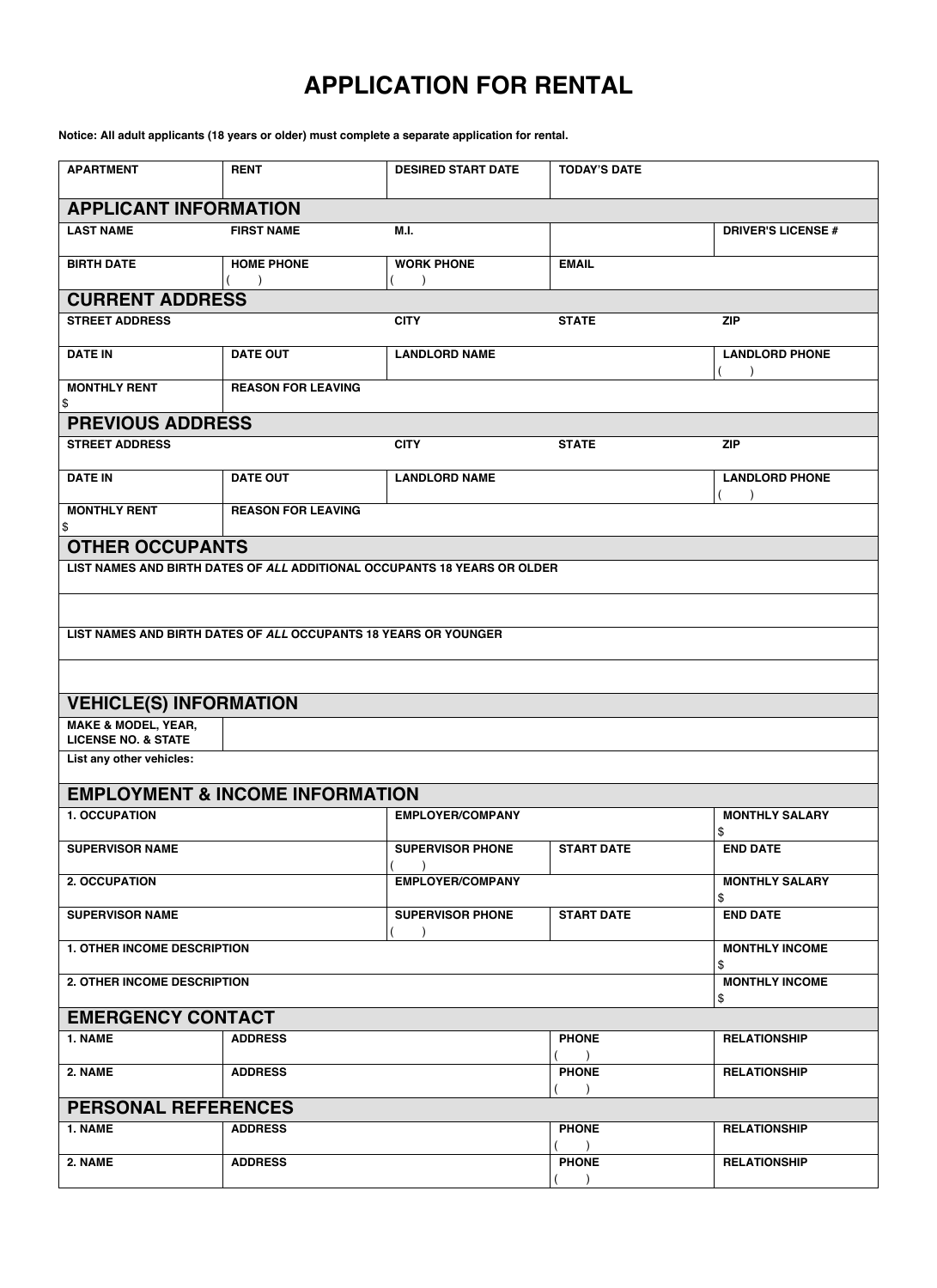| <b>BACKGROUND INFORMATION</b>                                                                                                                                                                                                                                                                                                                                                                                                                                                                                                                                                                                                                                                                                                                                                                                                                                                                                                                                                                                                                                                                                                                                                                                                                                                                                                                                                                       |                                                                                                                                      |                                                          |                                |  |  |  |
|-----------------------------------------------------------------------------------------------------------------------------------------------------------------------------------------------------------------------------------------------------------------------------------------------------------------------------------------------------------------------------------------------------------------------------------------------------------------------------------------------------------------------------------------------------------------------------------------------------------------------------------------------------------------------------------------------------------------------------------------------------------------------------------------------------------------------------------------------------------------------------------------------------------------------------------------------------------------------------------------------------------------------------------------------------------------------------------------------------------------------------------------------------------------------------------------------------------------------------------------------------------------------------------------------------------------------------------------------------------------------------------------------------|--------------------------------------------------------------------------------------------------------------------------------------|----------------------------------------------------------|--------------------------------|--|--|--|
| <b>HAVE YOU EVER:</b>                                                                                                                                                                                                                                                                                                                                                                                                                                                                                                                                                                                                                                                                                                                                                                                                                                                                                                                                                                                                                                                                                                                                                                                                                                                                                                                                                                               | Filed for bankruptcy?                                                                                                                | Willfully or intentionally refused to pay rent when due? |                                |  |  |  |
|                                                                                                                                                                                                                                                                                                                                                                                                                                                                                                                                                                                                                                                                                                                                                                                                                                                                                                                                                                                                                                                                                                                                                                                                                                                                                                                                                                                                     | Been evicted from a tenancy or left owing money? If yes, please provide Property Name, City, State, and Landlord Name.<br>⊟ Yes ⊟ No |                                                          |                                |  |  |  |
|                                                                                                                                                                                                                                                                                                                                                                                                                                                                                                                                                                                                                                                                                                                                                                                                                                                                                                                                                                                                                                                                                                                                                                                                                                                                                                                                                                                                     | Been convicted of a crime? If yes, please provide Type of Offense, County, and State.<br>□ Yes □ No                                  |                                                          |                                |  |  |  |
|                                                                                                                                                                                                                                                                                                                                                                                                                                                                                                                                                                                                                                                                                                                                                                                                                                                                                                                                                                                                                                                                                                                                                                                                                                                                                                                                                                                                     | <b>CREDIT / BANK ACCOUNT INFORMATION</b>                                                                                             |                                                          |                                |  |  |  |
| 1. Bank Name, Account # and Routing #                                                                                                                                                                                                                                                                                                                                                                                                                                                                                                                                                                                                                                                                                                                                                                                                                                                                                                                                                                                                                                                                                                                                                                                                                                                                                                                                                               |                                                                                                                                      | <b>YEAR</b>                                              | <b>LICENSE NO. &amp; STATE</b> |  |  |  |
| 2. Bank Name, Account # and Routing #                                                                                                                                                                                                                                                                                                                                                                                                                                                                                                                                                                                                                                                                                                                                                                                                                                                                                                                                                                                                                                                                                                                                                                                                                                                                                                                                                               |                                                                                                                                      | <b>YEAR</b>                                              | <b>LICENSE NO. &amp; STATE</b> |  |  |  |
|                                                                                                                                                                                                                                                                                                                                                                                                                                                                                                                                                                                                                                                                                                                                                                                                                                                                                                                                                                                                                                                                                                                                                                                                                                                                                                                                                                                                     | List all other credit obligations with minimum monthly payment:                                                                      |                                                          |                                |  |  |  |
|                                                                                                                                                                                                                                                                                                                                                                                                                                                                                                                                                                                                                                                                                                                                                                                                                                                                                                                                                                                                                                                                                                                                                                                                                                                                                                                                                                                                     |                                                                                                                                      |                                                          |                                |  |  |  |
| <b>OTHER INFORMATION</b>                                                                                                                                                                                                                                                                                                                                                                                                                                                                                                                                                                                                                                                                                                                                                                                                                                                                                                                                                                                                                                                                                                                                                                                                                                                                                                                                                                            |                                                                                                                                      |                                                          |                                |  |  |  |
| <b>HOW DID YOU HEAR ABOUT THIS PROPERTY?</b>                                                                                                                                                                                                                                                                                                                                                                                                                                                                                                                                                                                                                                                                                                                                                                                                                                                                                                                                                                                                                                                                                                                                                                                                                                                                                                                                                        |                                                                                                                                      |                                                          |                                |  |  |  |
|                                                                                                                                                                                                                                                                                                                                                                                                                                                                                                                                                                                                                                                                                                                                                                                                                                                                                                                                                                                                                                                                                                                                                                                                                                                                                                                                                                                                     | PLEASE INCLUDE ANY OTHER INFORMATION YOU BELIEVE WOULD HELP TO EVALUATE THIS APPLICATION                                             |                                                          |                                |  |  |  |
|                                                                                                                                                                                                                                                                                                                                                                                                                                                                                                                                                                                                                                                                                                                                                                                                                                                                                                                                                                                                                                                                                                                                                                                                                                                                                                                                                                                                     |                                                                                                                                      |                                                          |                                |  |  |  |
|                                                                                                                                                                                                                                                                                                                                                                                                                                                                                                                                                                                                                                                                                                                                                                                                                                                                                                                                                                                                                                                                                                                                                                                                                                                                                                                                                                                                     |                                                                                                                                      |                                                          |                                |  |  |  |
|                                                                                                                                                                                                                                                                                                                                                                                                                                                                                                                                                                                                                                                                                                                                                                                                                                                                                                                                                                                                                                                                                                                                                                                                                                                                                                                                                                                                     |                                                                                                                                      |                                                          |                                |  |  |  |
|                                                                                                                                                                                                                                                                                                                                                                                                                                                                                                                                                                                                                                                                                                                                                                                                                                                                                                                                                                                                                                                                                                                                                                                                                                                                                                                                                                                                     |                                                                                                                                      |                                                          |                                |  |  |  |
| I/we, the undersigned, authorize the Landlord and its agents to obtain an investigative consumer credit report including but<br>not limited to credit history, OFAC search, landlord/tenant court record search, criminal record search and registered sex<br>offender search. I authorize the release of information from previous or current landlords, employers, and bank<br>representatives. This investigation is for resident screening purposes only, and is strictly con dential. This report contains<br>information compiled from sources believed to be reliable, but the accuracy of which cannot be guaranteed. I hereby hold<br>Landlord and its agents free and harmless of any liability for any damages arising out of any improper use of this<br>information.<br>Important information about your rights under the Fair Credit reporting Act:<br>You have a right to request disclosure of the nature and scope of the investigation.<br>$\bullet$<br>You must be told if information in your file has been used against you.<br>You have a right to know what is in your file, and this disclosure may be free.<br>You have the right to ask for a credit score (there may be a fee for this service).<br>You have the right to dispute incomplete or inaccurate information. Consumer reporting agencies must correct<br>inaccurate, incomplete, or unverifiable information. |                                                                                                                                      |                                                          |                                |  |  |  |
| A summary of your rights under the Fair Credit Reporting Act is available by visiting or writing (Para information en espanol,<br>visite o escribe): http://www.ftc.gov/credit<br>Consumer Response Center, Room 130-A, Federal Trade Commission, 600 Pennsylvania Avenue N.W., Washington D.C.<br>20580                                                                                                                                                                                                                                                                                                                                                                                                                                                                                                                                                                                                                                                                                                                                                                                                                                                                                                                                                                                                                                                                                            |                                                                                                                                      |                                                          |                                |  |  |  |

*(Signed/Applicant) Date*

**PLEASE NOTE:** After credit check